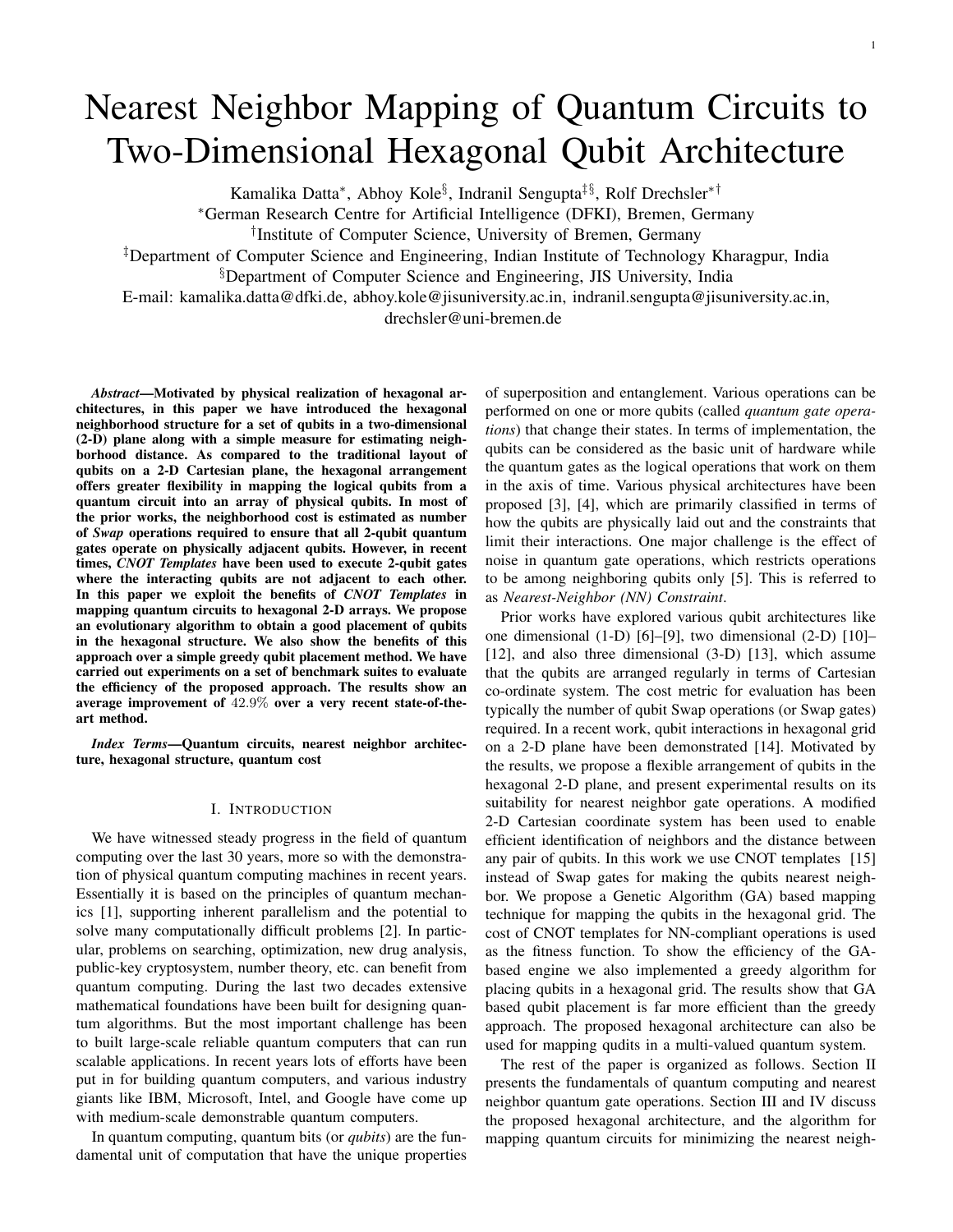borhood cost. Here we discuss both the GA based mapping method and the greedy mapping approach. We also show the various operations that are performed during the GA based mapping. Section V presents and analyzes the experimental results. Section VI presents how this present work can be extended to multi-valued logic. Finally, section VII provides the concluding remarks and some pointers for future works.

# II. LITERATURE SURVEY

In this section we briefly discuss about quantum computation, nearest-neighbor quantum gate operations, nearestneighbor controlled-NOT (CNOT) gate templates, and prior works on nearest neighbor architectures.

## *A. Quantum Computation*

The fundamental entity in quantum computation is the quantum bit (or qubit). A qubit can exist in a number of states that can be represented as linear combination or superposition of computational basis states, like  $|0\rangle$  and  $|1\rangle$ . This is characterized by the state vector  $|\psi\rangle = \alpha|0\rangle + \beta|1\rangle$ , where  $\alpha$  and  $\beta$ are complex coefficients or amplitudes, and  $|\alpha|^2 + |\beta|^2 = 1$ . A quantum circuit consists of a cascade of quantum gates as shown in Fig. 1, which shows three qubits  $q_0$ ,  $q_1$  and  $q_2$  on which various quantum gate operations are carried out in the axis of time.



Fig. 1. An example quantum circuit

We perform circuit operations by evaluating the gates from left to right that change the states of the interacting qubits. The gate operations are inherently reversible, and the qubits can be in states of superposition or entangled. A physical quantum computer typically supports 1-qubit and 2-qubit gate operations. Some of the logical quantum gate libraries that are commonly used are NCV [16] and Clifforf+T [17]. In this paper, we are mainly concerned with 2-qubit gate operations irrespective of the gate library being used, which is equally applicable for multi-valued quantum systems as well.

# *B. Nearest-Neighbor Compliant Quantum Circuits*

With respect to physical realization, experiments reveal that when two qubits interact, they must be in close proximity for limiting the error during computation [18]. This is an important issue in promising quantum technologies like ion trap [19] and superconducting [20], also referred to as *Nearest-Neighbor (NN) Constraint*.

Fig. 2(a) shows a 4-qubit quantum circuit with five gates. The vertical lines between solid dots in the figure represent arbitrary 2-qubit gates. The second and third gates are NNcompliant, while the remaining three are not. The states of



Fig. 2. (a) An example quantum circuit, (b) Swap gate realization, (c) Nearestneighbor realization using Swap gates.

two qubits can be exchanged using a *Swap Gate* – Fig. 2(b) shows a realization of Swap gate using three back-to-back CNOT gates. A Swap gate is typically represented by two 'X' on the qubit lines with a solid vertical bar between them. If we want to execute the circuit of Fig. 2(a) in a reliable way, we need to insert Swap gates as shown in Fig. 2(c) to make the circuit NN-compliant.

In order to estimate the cost of making a quantum circuit NN-compliant, most prior works have used the number of Swap gates required as the cost metric. As an alternative, some of the works (e.g. [15]) have used *CNOT Templates*. As shown in Fig. 3(b), we need 4 Swap gates (i.e. NNC cost of 12) to make the gate in Fig. 3(a) NN-compliant. But using CNOT template we need only 8 CNOT gates [15] with NNC cost of 8 (see Fig. 3(c)).



Fig. 3. (a) Gate with NNC = 2, (b) NN realization using Swap gate, (c) NN realization using CNOT gate templates [15].

#### *C. Related Works*

Several works exist in the literature for making a quantum circuit NN-compliant, based on both linear (1-D) and multidimensional (2-D and 3-D) architectures [6]–[8], [10]–[13], [21], [22]. The dimension determines the maximum number of neighbors a physical qubit can have. Fig. 4(a) shows a 1-D architecture for a 5-qubit circuit. The qubits at the two ends  $(q_2 \text{ and } q_4)$  have one neighbor each, while the others have two neighbors. Fig. 4(b) shows a conventional 2-D architecture where 5 qubits are mapped. The qubit in the middle  $(q_0)$  has four neighbors, qubits at the corners have two neighbors, and all other qubits have three neighbors. It is clear that higher dimensions can lead to better qubit mapping with less cost for NN-compliance.

Many approaches for mapping quantum circuits to 1-D architectures have been proposed. Chakrabarti et al. [6] used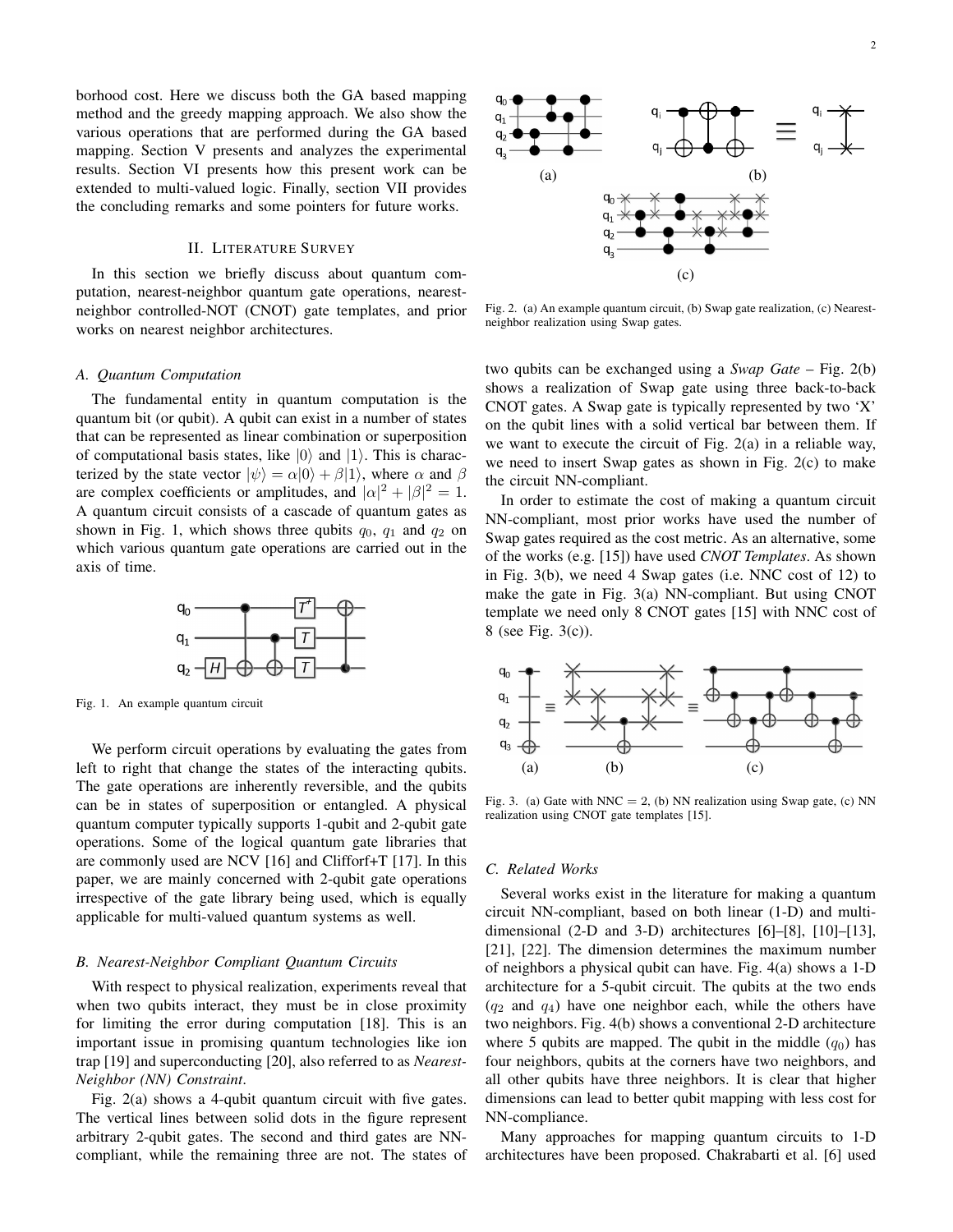

Fig. 4. (a) 1-D NN architecture, (b) 2-D NN architecture.

a graph-based method for reordering the qubits, and demonstrated the benefits that can be achieved. Hirata et al. [7] proposed a similar approach for mapping arbitrary quantum circuits to 1-D architecture; however, the method incurs high time complexity. In [23], Shafaei et al. have used an approach where they first partition the circuit into sub-circuits and then apply qubit ordering. In [10], Wille et al. used a SAT-based approach to optimally map circuits to linear qubit architecture, which can be used for small-sized circuits only.

Researchers have also explored higher dimensional 2-D architectures [11]–[13], [22]. Shafaei et al. [11] used mixed integer programming approach to map qubits to 2-D architectures. In [12], Shrivastwa et al. have used an innovative approach to speedup the process. In [24], Wille et al. have used a lookahead method for inserting Swap gates in both 1-D and 2-D architectures. Marbaniang et al. [22] proposed a lookahead mechanism during mapping, and have also considered the frequency of occurrence of the gates in a circuit. Another important concept in the context of NN-compliant circuits is *Global Ordering* and *Local Ordering* of qubits, as mentioned in [10] and used in many other subsequent works.

In [15], the authors proposed an approach using quantum gate templates rather than Swap gates to execute a CNOT gate with non-local control and target qubits. Essentially, a template consists of a set of NN-compliant CNOT gates. A CNOT gate with nearest neighbor distance of  $k$  (i.e.,  $k$  intermediate qubits in the shortest path between the control and the target) can be executed by a template consisting of no more than  $4k$  NNcompliant CNOT gates. This is clearly cheaper as compared to Swap gate insertion. This concept has been used in many recent works for mapping quantum circuits to various qubit architectures [25] [26] [27].

In the present work we propose a qubit mapping technique in hexagonal 2-D architecture and use CNOT template cost as the metric. We explain the hexagonal neighborhood structure in the next section.

## III. THE HEXAGONAL NEIGHBORHOOD STRUCTURE

We consider a hexagonal architecture for arranging the qubits that can be conveniently laid out on a 2-D plane. This is in contrast to previous works, where qubits are assumed to exist in a regular arrangement with respect to 1-D, 2-D or 3-D Cartesian coordinate system. From the point of view of fabrication, 1-D and 2-D arrangements are most suitable. The proposed architecture offers the advantage of extended qubit neighborhood (maximum 6).



Fig. 5. The six neighbors of a central cell  $(x, y)$  in hexagonal array

The qubits are assumed to be laid out on a 2-D plane as shown in Fig. 5, conceptually as hexagonal tiles. Each qubit can have six neighbors corresponding to the six faces of the hexagon. The figure shows the proposed co-ordinate numbering convention used for a central cell with co-ordinates  $(x, y)$ . As shown, the cells are placed in rows that are numbered sequentially  $(x-1, x, x+1, \text{ etc.})$ . The columns are numbered as shown, where the diagonal neighbors are placed in columns  $y - 1$  or  $y + 1$ , while the horizontal neighbors in columns  $y-2$  or  $y+2$ . Following this convention, it is easy to check whether two qubits are neighbors, and also to determine the shortest distance between any pair of qubits.

*Proposition 1:* Consider two qubits  $q_1$  and  $q_2$  with coordinates  $(x_1, y_1)$  and  $(x_2, y_2)$  respectively. The two qubits are said to be hexagonal neighbors if  $|x_1-x_2|+|y_1-y_2|=2$ , provided  $y_1 \neq y_2$ .

*Proof:* With respect to Fig. 5, the six neighbors of the central cell  $(x, y)$  have co-ordinates  $(x - 1, y - 1), (x - 1, y + 1), (x,$  $y+2$ ,  $(x+1, y+1)$ ,  $(x+1, y-1)$ , and  $(x, y-2)$ . For all the neighbors, the proposition  $|x_1-x_2|+|y_1-y_2|=2$  is found to be true, except the case when  $y_1 = y_2$  and  $x_1 = x_2 \pm 2$ . Also for any other cells beyond the hexagonal neighborhood, the value of the expression will be 4 or more. Hence the proof.

#### *A. Hexagonal Neighborhood Coordinate Convention*

Fig. 6(a) shows how we can arrange the qubits in a 2-D plane using the coordinate convention mentioned in Fig. 5. We also show the co-ordinates of the qubits in the mapped 2- D Cartesian plane. It may be verified that *Proposition 1* holds for all neighborhood relations in the 2-D arrangement of the cells. As a matter of convention, the top-left cell is assigned the co-ordinates  $(0, 0)$ , simply to ensure that the x and y coordinates of all the other cells are non-negative.

Fig. 6(b) shows the actual qubit positions in the hexagonal array, and the way they are interconnected. The interconnection depicts a unique planar triangulated structure, as a union of equilateral triangles. It can be observed that for any qubit, the Euclidean distance to each of its six neighbors are all equal.

*Algorithm 1* presents the procedure to compute the neighborhood distance between two qubits at co-ordinates  $(x_1, y_1)$ and  $(x_2, y_2)$  on the hexagonal array. The detailed explanation is not provided here.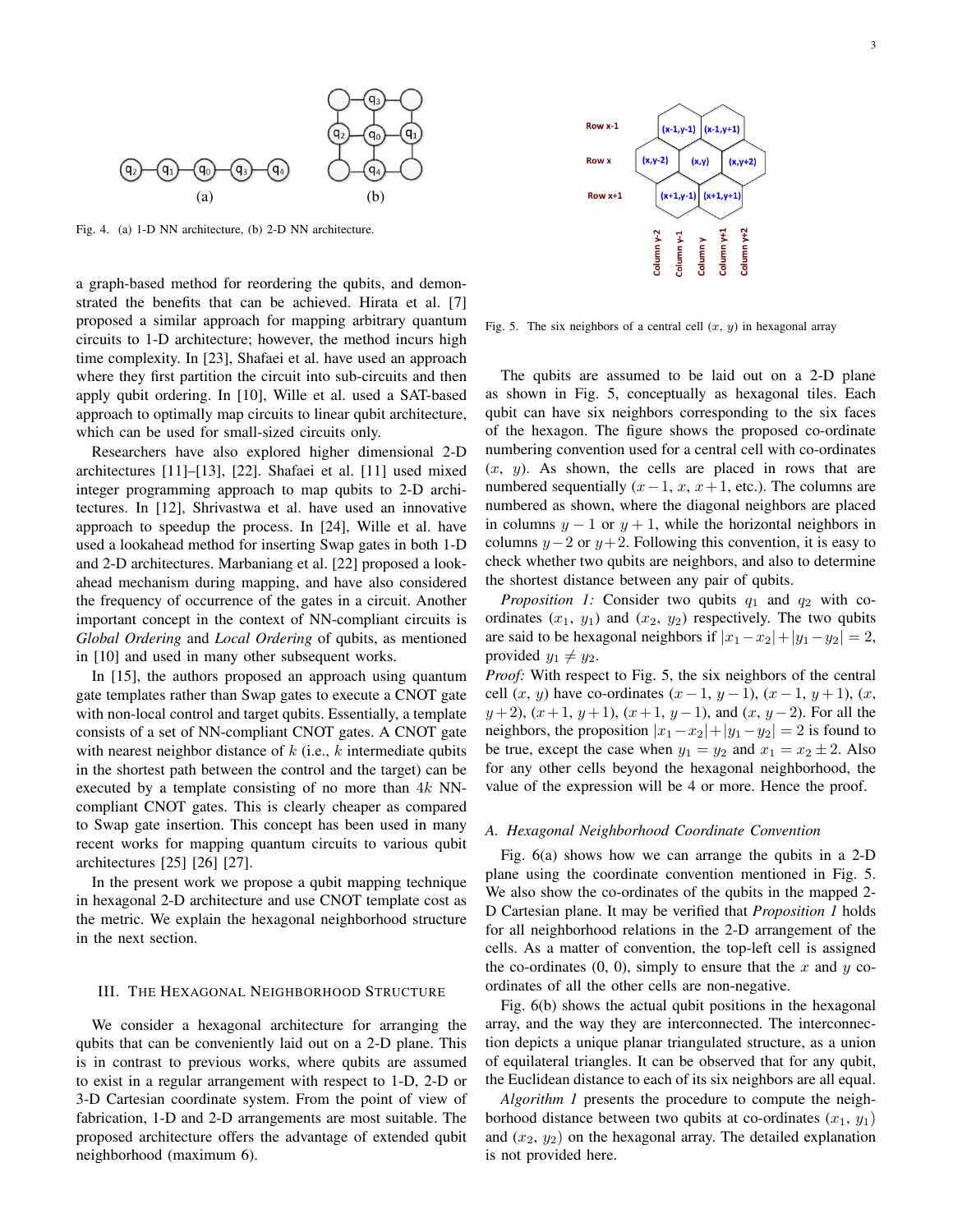

Fig. 6. (a) Hexagonal cells in a 2-D array, (b) Qubit interactions: Red circles indicate qubits, and blue lines their interactions

**Algorithm 1** Distance between qubits  $(x_1, y_1)$  and  $(x_2, y_2)$ **Input:** Qubit co-ordinates  $(x_1, y_1)$  and  $(x_2, y_2)$ **Output:** Distance  $d$  on hexagonal grid  $d \leftarrow 0$ ; while (true) do if  $(x_1 = x_2)$  then return  $d + |y_1 - y_2|/2$ ; end if if  $(y_1 = y_2)$  then return  $d + |x_1 - x_2|$ ; end if **if** (|x<sub>1</sub> − x<sub>2</sub>| ≠ 1) then if  $(x_1 < x_2)$  and  $(y_1 < y_2)$  then  $x_1 = x_1 + 1$ ;  $y_1 = y_1 + 1$ ;  $d = d + 1$ ; end if **if**  $(x_1 < x_2)$  and  $(y_1 > y_2)$  **then**  $x_1 = x_1 + 1$ ;  $y_1 = y_1 - 1$ ;  $d = d + 1$ ; end if **if**  $(x_1 > x_2)$  and  $(y_1 < y_2)$  then  $x_1 = x_1 - 1$ ;  $y_1 = y_1 + 1$ ;  $d = d + 1$ ; end if **if**  $(x_1 > x_2)$  and  $(y_1 > y_2)$  **then**  $x_1 = x_1 - 1$ ;  $y_1 = y_1 - 1$ ;  $d = d + 1$ ; end if end if if  $|x_1 - x_2| = 1$  then return  $d + (|x_1 - x_2| + |(y_1 - y_2)|)/2;$ end if end while

*Example 1:* Consider two cells  $A(4,2)$  and  $B(1,9)$  as shown in Fig. 6(a). Here, the distance  $D(A, B) = 4$ . We have to traverse through four intermediate cells to move from A to B (e.g., right, right, diagonal-up, diagonal-up; or diagonal-up, diagonal-up, diagonal-up, right, etc.). Multiple such paths may exist between a pair of qubits.

In order to specify the size of the hexagonal array of qubit cells, we follow a simple convention. A cell array of dimension  $m \times n$  shall include all the cells with co-ordinates  $(x, y)$ , such that  $x < m$  and  $y < n$ . Some example cell-array dimensions are illustrated in Fig. 7.

#### *B. Nearest-Neighbor Mapping of Qubits*

For a quantum circuit with n logical qubits  $\{q_1, q_2, \ldots, q_n\},\$ the first step is to map them to a physical qubit architecture. As per the NN-constraint, all 2-qubit gates must operate on physically adjacent qubits. If a gate operates on the qubit pair  $(q_i, q_j)$ , where  $q_i$  and  $q_j$  are not physically adjacent, we insert CNOT templates for NN-compliance.

Fig. 7. Cell arrays of given dimensions.



Fig. 8. (a) A quantum circuit with 5 logical qubits and 15 2-qubit gates, (b) Mapping of qubits on 2-D array, (c) NN gate evaluation on 2-D array with 6 swap operations, (d) Mapping of qubits on hexagonal array, (e) NN gate evaluation with zero NN cost

*Example 2:* The mapping of gate operations for 2-D and hexagonal architectures are illustrated in Fig. 8. We consider a quantum circuit with 15 2-qubit quantum gate operations, each of which is represented by a vertical bar between two solid dots (indicating the interacting qubits). Assuming the qubits are mapped to a 2-D physical qubit architecture as shown in Fig. 8(b), for NN-compliance we need to insert CNOT gate templates or Swap gates (on neighboring pairs of qubits) as shown in Fig. 8(c). However, when the qubits are mapped to a 2-D hexagonal architecture, all gate operations are on adjacent qubits with no additional overheads (see Fig. 8(d) and 8(e)).

# IV. PROPOSED NN-MAPPING FOR HEXAGONAL **ARCHITECTURE**

In this section we discuss the mapping of qubits of a given quantum circuit to the hexagonal architecture. For generating the initial qubit placement, many earlier methods used the interaction graph data structure to capture the number of operations between every pair of qubits. This is referred to as *Global Ordering*. To reduce the number of Swap gates for NN-compliance, another step called *Local Ordering* is also used. This latter step often requires looking ahead in the gate netlist and as such is a relatively time consuming process. It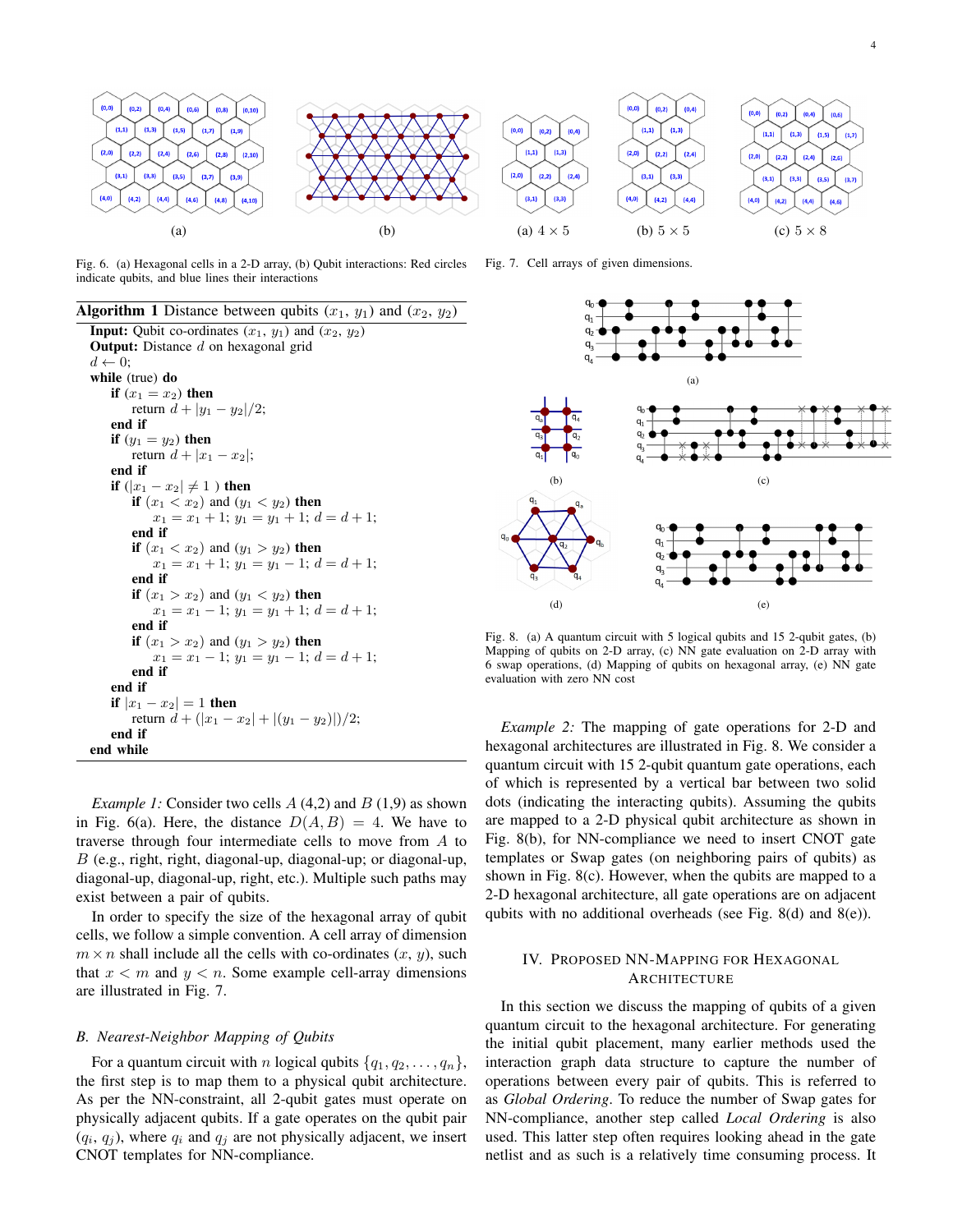has been demonstrated in prior works that combining both global ordering and local ordering gives better solutions.

In the proposed work, we have totally done away with the local ordering step, and have created a global ordering of the qubits only. We observe later in the experimental results that incorporating only global ordering for hexagonal architecture provides substantial improvement over existing approaches. We formulate the qubit placement problem on 2-D hexagonal grid as a search problem, and use an evolutionary algorithm (viz. Genetic Algorithm or GA) to find a good ordering of the qubits [28]. GA is considered as a meta-heuristic approach influenced by natural selection process. In the proposed GA implementation, we define the solution representation, the fitness function, and the crossover/mutation operations in a suitable way. The method is found to be simple and effective in terms of computation overhead.

| Algorithm 2 Qubit mapping on hexagonal grid                 |                                               |  |  |  |  |
|-------------------------------------------------------------|-----------------------------------------------|--|--|--|--|
| <b>Input:</b> Quantum gate netlist $Q_G$                    |                                               |  |  |  |  |
| <b>Output:</b> Qubit map and NNC for best solution obtained |                                               |  |  |  |  |
| $Q_N \leftarrow$ Read $Q_G$ from file;                      |                                               |  |  |  |  |
| $P \leftarrow$ Random initial population;                   | $\triangleright$ Required for GA              |  |  |  |  |
| <i>iter</i> $\leftarrow$ 0;                                 |                                               |  |  |  |  |
| while <i>iter</i> $\neq$ <i>MAXITER</i> do                  |                                               |  |  |  |  |
| Compute Fitness $(P, Q_N)$ ;                                |                                               |  |  |  |  |
| $P \leftarrow$ Perform Crossover (P);                       | $\triangleright$ With probability $p_{cross}$ |  |  |  |  |
| $P \leftarrow$ Perform Mutation (P);                        | $\triangleright$ With probability $p_{mut}$   |  |  |  |  |
| Save best solution;                                         |                                               |  |  |  |  |
| iter $\leftarrow$ iter $+1$ :                               |                                               |  |  |  |  |
| end while                                                   |                                               |  |  |  |  |
| $NNC \leftarrow NN\text{-}cost$ of best solution:           |                                               |  |  |  |  |
| Print qubit map and NNC of best solution;                   |                                               |  |  |  |  |

The basic steps of the GA-based qubit mapping are presented in *Algorithm 2*. We start with an initial random mapping of qubits on a given hexagonal grid, and then run GA to progressively improve the fitness values across generations. Every generation comprises of a set of solutions, called the population. The solution with the lowest cost (i.e. fitness function value) is retained as the final solution. Initially, we read a quantum circuit description from a file and populate in-memory data structures. The various aspects of the GA implementation are explained below with examples.

- a) *Solution Representation:* The qubit placement solution on a 2-D hexagonal grid is represented as an 1-D integer array in row-major order, with proper co-ordinate mapping. The entries in the array indicate the qubit number (if assigned), or  $-1$  if empty. Considering Fig. 9(a), the solution representation will be  $(q_3, q_0, -1, q_1, -1, q_2, q_4)$ , which is illustrated in Fig. 9(b).
- b) *Initial Population:* A population consists of N number of solutions, where each solution represents some arrangement of the qubits. The solutions in the initial population are generated randomly, which is refined across iterations. Across the iterations we move towards better solutions.
- c) *Fitness Function:* For estimating the fitness or NN-cost (NNC) of a solution, we observe that for implementing a CNOT operation on a pair of qubits that are distance



Fig. 9. (a) Given qubit mapping, (b) Mapping to 1-D array.

 $k$  apart,  $4k$  CNOT gates are required in the CNOT template for NN-compliance [15].

For a quantum gate netlist with gates  $\{g_1, g_2, \ldots, g_{nq}\},\$ where  $k_i$  is the inter-qubit distance of gate  $g_i$ , the NNC can be directly computed as

$$
NNC = \sum_{i=1}^{ng} (4k_i) \tag{1}
$$

The time complexity for computing NNC is linear in terms of the number of gates, i.e.  $O(n<sub>q</sub>)$ . This simple fitness functions is found to be effective in terms of qubit placement in the hexagonal 2D grid.

- d) *Crossover and Mutation Functions:* Crossover and mutation are two important steps in the GA formulation. To move from current generation  $Gen_i$  to the next generation  $Gen_{i+1}$ , we perform crossover and mutation operations with probabilities  $p_{cross}$  and  $p_{mut}$  respectively, as per the following procedures.
	- i) *Retain best solutions:* We copy the best m solutions from  $Gen_i$  to  $Gen_{i+1}$ . This way, the best solutions are retained across generations.
	- ii) *Crossover operation:* We choose a pair of solutions  $S_{x,i}, S_{y,i} \in Gen_i$  based on their fitness values (using roulette wheel method [28]), and perform crossover with a probability  $p_{cross}$ . The process of crossover is illustrated in Fig. 10(a). We choose the crossover point randomly, and copy the first parts of the solutions  $S_{x,i}$  and  $S_{y,i}$  to the first parts of the new solutions  $S_{x,i+1}$  and  $S_{y,i+1}$ . The second parts of the solutions  $S_{x,i+1}$  and  $S_{y,i+1}$ are generated by filling up the missing qubits in the same order as they appear in  $S_{y,i}$  and  $S_{x,i}$ respectively. Additional entries, if any, are filled with  $-1$ . This ensures that a qubit appears only once in a solution.
	- iii) *Mutation operation:* We carry out mutation on the solutions as they are copied from  $Gen_i$  to  $Gen_{i+1}$  with a probability  $p_{mut}$ . We randomly select one of several methods, like swap positions of two randomly selected qubits, move a randomly selected qubit to a vacant adjacent position, move a qubit to a randomly selected vacant position, etc. This is illustrated in Fig. 10(b).

The parameters of the GA have been selected through experimentation. We use a population size  $N = 30$ , and the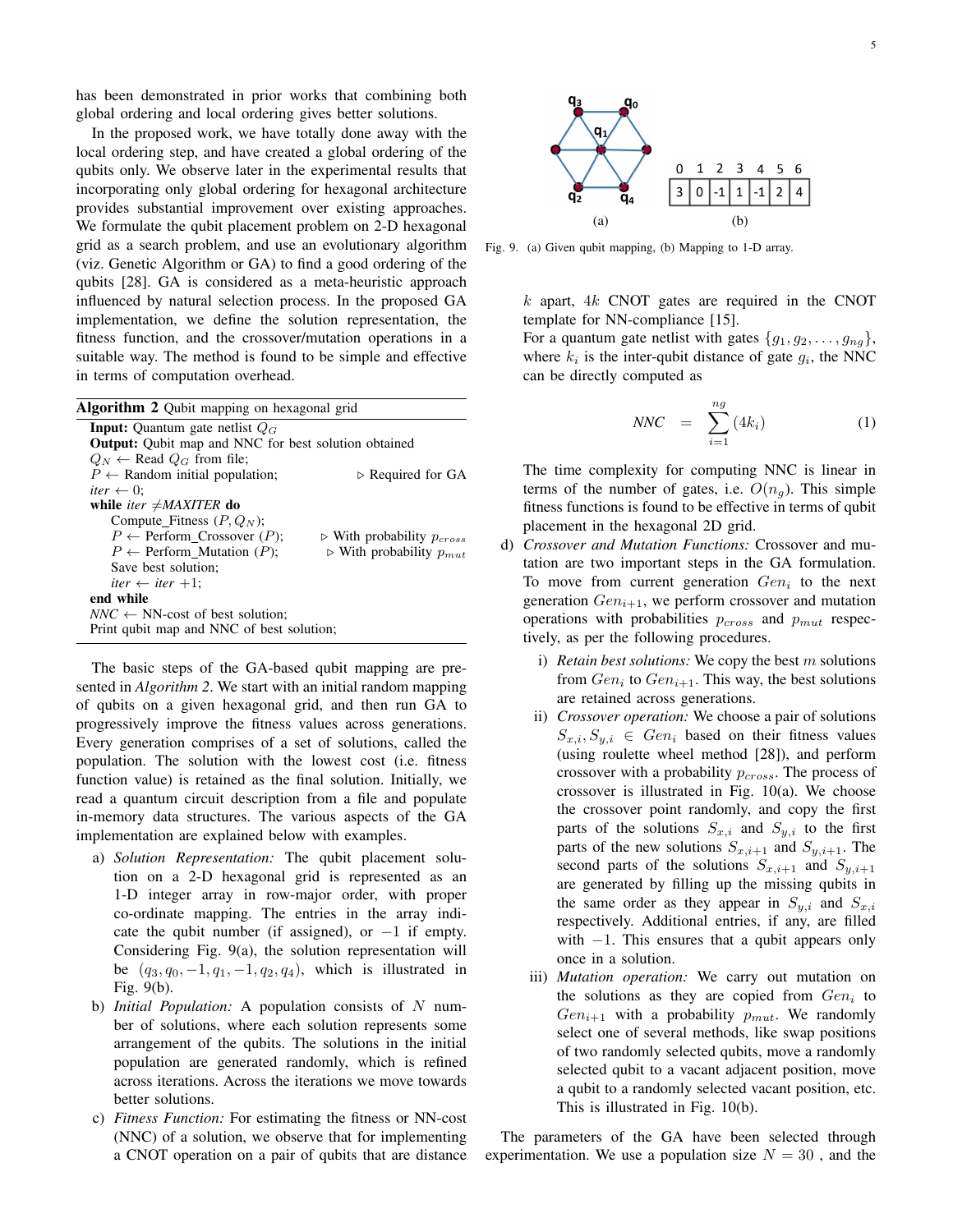

Fig. 10. Illustration of crossover and mutation operations.

number of generations is 200. The crossover and mutation probabilities are  $p_{cross} = 0.70$  and  $p_{mut} = 0.20$  respectively.

To compare the efficacy of the proposed GA-based qubit ordering, the results are compared with a greedy qubit ordering approach as depicted in *Algorithm 3*. In this greedy approach, the qubits are placed on a given hexagonal grid in descending order of qubit interactions. The choice of placement is made to ensure that the NNC cost is minimized at every step of the iteration. The results of the greedy algorithm are discussed in the next section.

| <b>Algorithm 3</b> Greedy approach for qubit mapping                            |
|---------------------------------------------------------------------------------|
| <b>Input:</b> Quantum gate netlist $Q_G$                                        |
| <b>Output:</b> Qubit map and NNC for best solution obtained                     |
| $Q_{int} \leftarrow$ get qubit-interactions from netlist $Q_G$ ;                |
| $Q \leftarrow$ order qubits from $Q_{int}$ in descending order of interactions; |
| Place first element of $Q$ in central grid position;                            |
| for (all remaining $q \in Q$ ) do                                               |
| Place $q$ in the grid position that minimizes NNC;                              |
| end for                                                                         |
| Print qubit map and NNC of final solution;                                      |
|                                                                                 |

#### V. EXPERIMENTAL RESULTS

The proposed approach for qubit mapping on hexagonal neighborhood architecture has been implemented in C and run on an Intel i7 processor with 8 GB of memory. Experiments are carried out on various quantum circuit benchmarks, which consist of 1-qubit and 2-qubit gates only. The circuits are synthesized using technology mapping with NCV gate library. The program is general and can be used for other quantum gate libraries also; however, for comparing with previous works, we have used the NCV library. The program takes a quantum gate netlist in .real format [29], determines the required dimension of the hexagonal array, and provides as output the best solution found. As mentioned in the previous section, the GA initially generates a random solution, which passes through various iterations across generations where the solutions are progressively improved through crossover and mutation operations.

Table I summarizes the results of experimentation on the benchmark circuits. The first three columns of the table shows the names of the benchmark circuits, number of qubits  $(N_q)$ and number of quantum gates  $(N_q)$  respectively. The next column shows the cost (NNC) of making the circuit NNcompliant according to [30] – obtained by multiplying the number of Swap gates required by three.<sup>1</sup> The next column shows the NNC value for the Greedy algorithm on the hexagonal array. The last four columns depict the results obtained using the proposed GA-based approach, consisting of the hexagonal array dimension (Dim.), the NN-cost using CNOT gate templates  $(NNC)^2$ , the percentage improvements (Imp.) in NN-cost over [30], and also the run time in seconds. The run times for most of the benchmarks have been observed to be  $\lt$  1 second, with the highest run time of 9.14 seconds observed for the benchmark hwb7\_62.

It is observed from the table that with the exception of six benchmarks, the proposed method shows significant improvements over the best known method for 2-D qubit architecture [30]. In the earlier reported works (including [30]), various optimization heuristics have been used incorporating both global ordering and local ordering techniques. In contrast, the proposed method uses global ordering only, and as such no Swap gate insertions have been carried out. This establishes the advantage of the hexagonal qubit architecture in terms of making a circuit NN-compliant. Hence by just incorporating global ordering we are able to achieve better results compared to the state-of-the-art mapping methods on 2-D Cartesian architectures. Also, the results of the greedy approach show lower performance for all the benchmarks as compared to the proposed GA-based method. We can also observe that the greedy approach is even worse as compared to mapping for 2- D architecture [30] in most of the cases. Out of 38 benchmarks considered for experimental evaluation, the greedy hexagonal approach generates worse results for 24 benchmarks. This also gives us a clear indication that the proposed GA-based mapping is effective. In the present work we have used CNOT templates, but as a future work, various heuristics combining CNOT templates with Swap gate insertion shall be explored. This is expected to provide further reductions in cost.

Experiments have also been run on larger benchmark circuits with 20 qubits or more, and the results are summarized in Table II. For each of the benchmarks (with parameters  $N_a$ and  $N_a$ ), the table shows the hexagonal array dimensions, the NN-costs using CNOT gate templates, and the run times. The results show that even for circuits with higher number of qubits, the run times are reasonably low with the highest value of 12.69 sec reported for the benchmark f51m\_233.

#### VI. EXTENSION TO MULTI-VALUED QUANTUM SYSTEMS

The proposed gate mapping approach on hexagonal quantum computing architecture can be easily extended to multivalued quantum systems where the cells represent *qudits*. For instance, in ternary quantum computing [31], gate operations

<sup>&</sup>lt;sup>1</sup>Every Swap gate requires three CNOT gates for implementation.

<sup>&</sup>lt;sup>2</sup>A CNOT gate with control and target at distance  $k$  apart, will require  $4k$ CNOT gates for NN-compliance.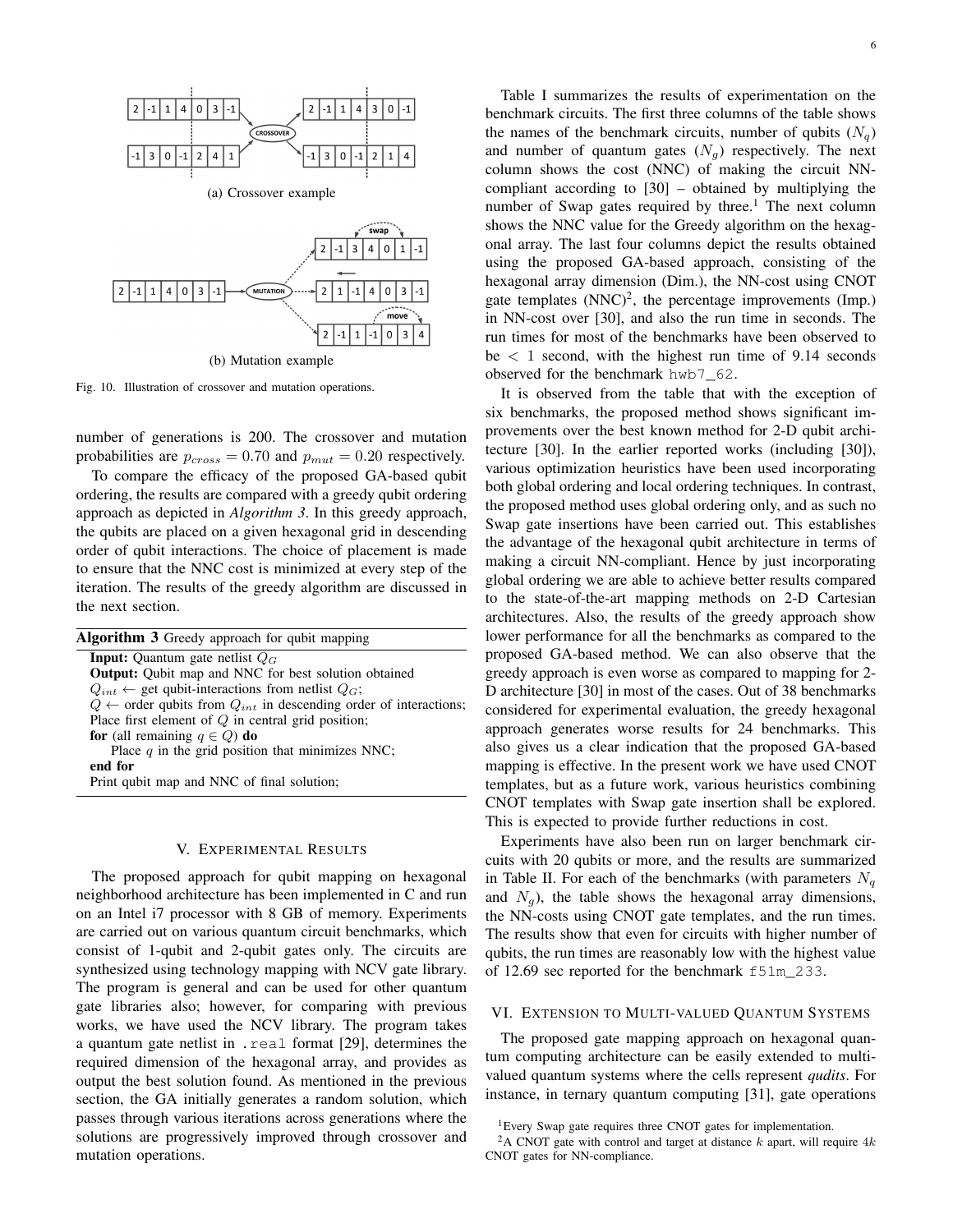| <b>Benchmark Circuits</b>       |                  |                  |       | NNC            | Proposed GA-based Approach |                |                    |            |
|---------------------------------|------------------|------------------|-------|----------------|----------------------------|----------------|--------------------|------------|
| Name                            | $\overline{N_q}$ | $\overline{N_g}$ | [30]  | Greedy         | Dim.                       | <b>NNC</b>     | $%$ Imp. over [30] | Time (sec) |
| $3 \overline{17} \overline{13}$ | 3                | 14               | 12    | $\overline{0}$ | $2 \times 3$               | $\overline{0}$ | 100.0              | 0.08       |
| 4 49 17                         | 4                | 32               | 27    | 16             | $2 \times 4$               | 12             | 55.6               | 0.04       |
| hwb4 52                         | 4                | 23               | 21    | 8              | $2 \times 4$               | 8              | 61.9               | 0.03       |
| rd32-v0 67                      | 4                | 8                | 6     | $\overline{4}$ | $2 \times 4$               | $\mathbf{0}$   | 100.0              | 0.00       |
| 4gt11 84                        | 5                | $\overline{7}$   | 3     | $\mathbf{0}$   | $3 \times 3$               | $\mathbf{0}$   | 100.0              | 0.01       |
| 4gt13-v1_93                     | 5                | 17               | 6     | 8              | $3 \times 4$               | $\mathbf{0}$   | 100.0              | 0.01       |
| 4mod7-v0 95                     | 5                | 40               | 27    | 48             | $4 \times 4$               | 12             | 55.6               | 0.03       |
| 4gt5_75                         | 5                | 22               | 21    | 12             | $3 \times 4$               | 8              | 61.9               | 0.02       |
| aj-e11 165                      | 5                | 60               | 54    | 56             | $3 \times 4$               | $\overline{4}$ | 92.6               | 0.03       |
| 4gt10-v1_81                     | 5                | 36               | 45    | 20             | $3 \times 4$               | 12             | 73.3               | 0.06       |
| $4 \text{mod} 5 - v1$ 23        | 5                | 24               | 24    | 20             | $3 \times 5$               | 8              | 66.7               | 0.02       |
| alu-v $4$ _36                   | 5                | 32               | 24    | 24             | $3 \times 4$               | 8              | 66.7               | 0.02       |
| hwb5 55                         | 5                | 109              | 132   | 112            | $3 \times 4$               | 40             | 69.7               | 0.06       |
| QFT5_95                         | 5                | 10               | 12    | 12             | $3 \times 5$               | 12             | 0.0                | 0.03       |
| 4gt4-v0_80                      | 6                | 44               | 45    | 40             | $3 \times 4$               | $\overline{4}$ | 91.1               | 0.03       |
| 4gt12-v1_89                     | 6                | 53               | 45    | 32             | $3 \times 4$               | 8              | 82.2               | 0.03       |
| hwb6 58                         | 6                | 146              | 168   | 192            | $3 \times 4$               | 140            | 16.7               | 0.08       |
| mod5adder_128                   | 6                | 87               | 84    | 64             | $3 \times 4$               | 52             | 30.1               | 0.05       |
| QFT6                            | 6                | 15               | 84    | 24             | $3 \times 4$               | 24             | 71.4               | 0.01       |
| mod8-10_177                     | 6                | 109              | 111   | 116            | $3 \times 4$               | 72             | 35.1               | 0.06       |
| hwb7_62                         | 7                | 2663             | 3798  | 4356           | $4 \times 5$               | 3996           | $-5.2$             | 1.45       |
| OFT7                            | 7                | 21               | 42    | 44             | $4 \times 5$               | 36             | 14.3               | 0.02       |
| rd53_135                        | $\overline{7}$   | 78               | 117   | 84             | $4 \times 5$               | 56             | 52.1               | 0.05       |
| ham7_104                        | $\overline{7}$   | 87               | 87    | 96             | $4 \times 5$               | 56             | 35.6               | 0.17       |
| hwb8 118                        | 8                | 16610            | 20526 | 31360          | $6 \times 6$               | 25768          | $-25.5$            | 9.15       |
| OFT8                            | 8                | 28               | 57    | 68             | $5 \times 5$               | 64             | $-12.3$            | 0.02       |
| QFT9                            | 9                | 36               | 84    | 104            | $5 \times 6$               | 96             | $-14.3$            | 0.03       |
| QFT10                           | 10               | 45               | 129   | 140            | $4 \times 6$               | 132            | $-2.3$             | 0.05       |
| sym9 148                        | 10               | 4452             | 6592  | 6624           | $4 \times 5$               | 5048           | 23.4               | 2.28       |
| $sys-v0$ 144                    | 10               | 62               | 96    | 84             | $5 \times 6$               | 32             | 66.7               | 0.05       |
| Shor3                           | 10               | 2076             | 4035  | 3664           | $5 \times 7$               | 2560           | 36.6               | 1.37       |
| rd73_140                        | 10               | 76               | 78    | 128            | $5 \times 5$               | 56             | 28.2               | 0.07       |
| $cycle10_2_1110$                | 12               | 1212             | 1728  | 2996           | $5 \times 6$               | 2008           | $-16.2$            | 1.05       |
| Shor4                           | 12               | 5002             | 10368 | 12492          | $6 \times 8$               | 7500           | 27.7               | 3.68       |
| Shor5                           | 14               | 10265            | 22269 | 26824          | $5 \times 6$               | 17904          | 19.6               | 5.28       |
| ham15_108                       | 15               | 458              | 672   | 876            | $6 \times 6$               | 628            | 6.5                | 0.35       |
| rd84 142                        | 15               | 112              | 174   | 316            | $6 \times 6$               | 128            | 26.4               | 0.12       |
| cnt3-5 180                      | 16               | 125              | 192   | 436            | $6 \times 6$               | 116            | 39.6               | 0.10       |

TABLE I COMPARATIVE RESULTS ON BENCHMARK CIRCUITS

 $N_q$ : Number of qubits,  $N_q$ : Number of gates, NNC: neareat-neighbor cost, Dim.: dimension of hexagonal array, Imp.: % improvement

TABLE II RESULTS ON LARGE BENCHMARK CIRCUITS

| <b>Benchmark Circuits</b> |                  |                  | Proposed GA-based Approach |       |            |  |
|---------------------------|------------------|------------------|----------------------------|-------|------------|--|
| Name                      | $\overline{N}_q$ | $\overline{N_g}$ | Dim.                       | NNC   | Time (sec) |  |
| add16 174                 | 49               | 148              | $10 \times 10$             | 808   | 0.20       |  |
| add32 183                 | 97               | 292              | $14 \times 14$             | 3440  | 0.69       |  |
| add32 185                 | 97               | 192              | $14 \times 14$             | 2380  | 0.57       |  |
| add64 184                 | 193              | 576              | $20 \times 20$             | 13048 | 2.21       |  |
| add64 186                 | 193              | 384              | $20 \times 20$             | 7888  | 1.52       |  |
| alu1 198                  | 20               | 189              | $7 \times 7$               | 488   | 0.20       |  |
| apla_203                  | 22               | 2051             | $7 \times 7$               | 4648  | 1.53       |  |
| arb8 323                  | 24               | 522              | $7 \times 7$               | 1764  | 0.38       |  |
| bw 291                    | 87               | 719              | $14 \times 14$             | 7304  | 1.53       |  |
| c <sub>2</sub> 181        | 35               | 328              | $9 \times 9$               | 1396  | 0.36       |  |
| cm151a_211                | 28               | 639              | $7 \times 8$               | 2076  | 0.58       |  |
| cu 219                    | 25               | 752              | $7 \times 7$               | 1320  | 0.46       |  |
| decod 217                 | 21               | 845              | $6 \times 7$               | 1160  | 0.46       |  |
| f51m 233                  | 22               | 19724            | $7 \times 7$               | 65968 | 12.69      |  |
| ham15 298                 | 45               | 196              | $9 \times 10$              | 1092  | 0.22       |  |
| hwb5_300                  | 28               | 217              | $7 \times 8$               | 912   | 0.18       |  |
| hwb7 302                  | 73               | 709              | $12 \times 13$             | 7936  | 1.24       |  |
| hwb9 304                  | 170              | 1753             | $19 \times 19$             | 36492 | 5.58       |  |
| $in 0$ 235                | 28               | 11297            | $7 \times 8$               | 31800 | 6.76       |  |
| mod5adder_306             | 32               | 227              | $8 \times 8$               | 1040  | 0.21       |  |
| rd73 312                  | 25               | 169              | $7 \times 7$               | 604   | 0.14       |  |
| rd84 313                  | 34               | 225              | $8 \times 9$               | 1056  | 0.26       |  |

are defined on three basis states of qudits (called *qutrits*),  $|0\rangle$ ,  $|1\rangle$  and  $|2\rangle$ . There are various 1-qutrit and 2-qutrit gate operations that are defined [32]. For implementing these operations in hexagonal architecture will also demand nearest-neighbor constraints for efficient computations. Although several works have been reported on the synthesis of ternary quantum circuits [31], [33]–[35], very little efforts has been made for mapping the qutrits to 1-D and 2-D architectures. However, in the context of the present work, the qutrits of a ternary quantum circuit can be efficiently mapped to the hexagonal architecture, where each cell represents a qutrit.

*Example 3:* Fig. 11(a) shows an example ternary quantum circuit with four qutrits  $q_0$ ,  $q_1$ ,  $q_2$  and  $q_3$ , with five 2-qutrit gate operations. If the qutrits are assumed to be linearly arranged in 1-D, the first and fifth gates shall operate on non-neighbor pair of qutrits. However, if the qutrits are mapped to a hexagonal grid as shown in Fig. 11(b), all the gate operations become NN-compliant. It may be noted that in general some of the 2-qutrit gate operations may not be NN-compliant on the hexagonal grid, and one or more qutrit Swap operations may be required in such cases.